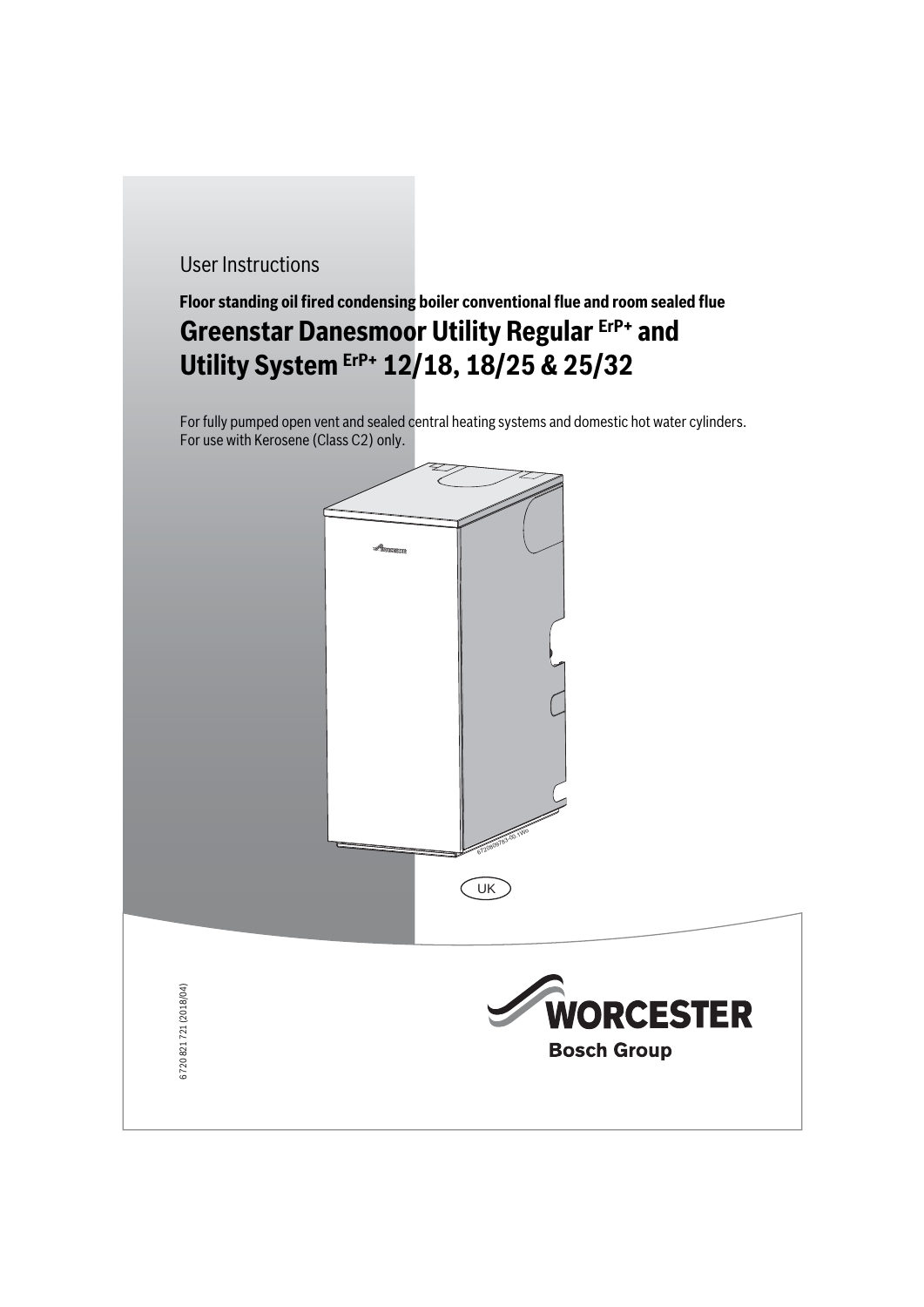

# **Preface**

#### **Please read these instructions carefully**

These instructions are applicable to the Worcester, Bosch Group appliance model stated on the front cover only.

These instructions apply in the UK only and must be followed except for any statutory obligation.

After installation please leave this User instruction Manual, Installation, Commissioning and Servicing Instructions and completed Benchmark Checklist with the user.

#### **Dedicated to heating comfort**

Thank you for purchasing a Greenstar oil-fired condensing appliance manufactured by Worcester, Bosch Group. The company prides itself on manufacturing appliances to the strictest quality control standards throughout every stage of production.

Worcester, Bosch group has led the field in innovative appliance design and performance for over 50 years. This heritage means all our products are of exceptional quality and proven reliability.

The Greenstar range in particular is extremely energy efficient, offering you economical running costs and value for money. It is amongst the top energy rated appliances available.

There is also the reassurance of our parts and labour guarantee - backed up by Worcester Total Cover, an optional complete maintenance scheme to keep your appliance operating at peak condition and efficiency.

# **Contents**

# **1 Key to symbols and safety instructions . . . . . . . . . . . 3** [1.1 Key to symbols . . . . . . . . . . . . . . . . . . . . . . . . . . . 3](#page-2-0) [1.2 Safety instructions . . . . . . . . . . . . . . . . . . . . . . . . 3](#page-2-1) **[2 General Information . . . . . . . . . . . . . . . . . . . . . . . . . . . 4](#page-3-0)** [2.1 Energy efficiency . . . . . . . . . . . . . . . . . . . . . . . . . . 4](#page-3-1) [2.2 Servicing . . . . . . . . . . . . . . . . . . . . . . . . . . . . . . . . 4](#page-3-2) [2.3 User caution . . . . . . . . . . . . . . . . . . . . . . . . . . . . . . 4](#page-3-3) **[3 Using your boiler . . . . . . . . . . . . . . . . . . . . . . . . . . . . . . 5](#page-4-0)** [3.1 Controls . . . . . . . . . . . . . . . . . . . . . . . . . . . . . . . . . 5](#page-4-1) [3.2 Operating the boiler . . . . . . . . . . . . . . . . . . . . . . . 6](#page-5-0) [3.2.1Switching the boiler on/off . . . . . . . . . . . . . . . . . . 6](#page-5-1) [3.2.2Setting the heating temperature . . . . . . . . . . . . . 6](#page-5-2) [3.2.3Controlling the central heating . . . . . . . . . . . . . . . 6](#page-5-3) [3.2.4Frost protection . . . . . . . . . . . . . . . . . . . . . . . . . . 6](#page-5-4) **[4 Maintenance . . . . . . . . . . . . . . . . . . . . . . . . . . . . . . . . . 7](#page-6-0)** [4.1 Maintaining your boiler . . . . . . . . . . . . . . . . . . . . . 7](#page-6-1) [4.2 Servicing . . . . . . . . . . . . . . . . . . . . . . . . . . . . . . . . 7](#page-6-2) **[5 External filling loop \(sealed system only\) . . . . . . . . . 8](#page-7-0) [6 General information . . . . . . . . . . . . . . . . . . . . . . . . . . . 9](#page-8-0)** [6.1 Ventilation information . . . . . . . . . . . . . . . . . . . . . 9](#page-8-1) [6.2 Maintenance clearances . . . . . . . . . . . . . . . . . . . . 9](#page-8-2) [6.3 General notes . . . . . . . . . . . . . . . . . . . . . . . . . . . . 9](#page-8-3) **[7 Fault finding . . . . . . . . . . . . . . . . . . . . . . . . . . . . . . . . . 10](#page-9-0)** [7.1 Fault conditions . . . . . . . . . . . . . . . . . . . . . . . . . . 11](#page-10-0) **[8 Fault or Breakdown . . . . . . . . . . . . . . . . . . . . . . . . . . . 12](#page-11-0) [9 Energy saving . . . . . . . . . . . . . . . . . . . . . . . . . . . . . . . 13](#page-12-0)**  $9.1$  Tips on energy saving  $\dots\dots\dots\dots\dots\dots$  13 **[10 Your guarantee . . . . . . . . . . . . . . . . . . . . . . . . . . . . . . 14](#page-13-0) [11 Environment/disposal . . . . . . . . . . . . . . . . . . . . . . . . 14](#page-13-1)**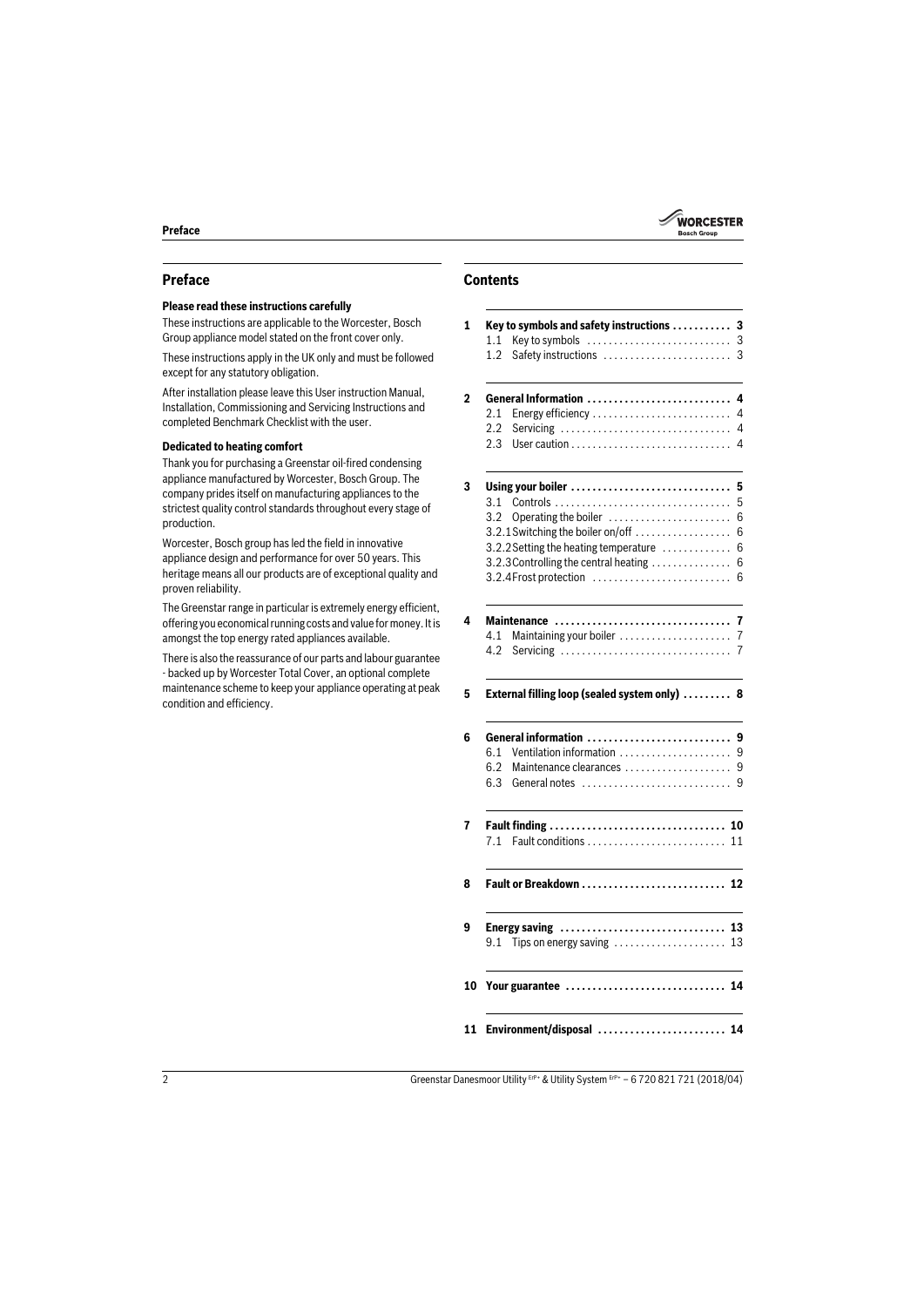

# **1 Key to symbols and safety instructions**

# <span id="page-2-0"></span>**1.1 Key to symbols**

#### **Warnings**



Safety instructions in this document are framed and identified by a warning triangle which is printed on a grey background.

The following keywords are defined and can be used in this document:

- **NOTICE** indicates a situation that could result in damage to property or equipment.
- **CAUTION** indicates a situation that could result in minor to medium injury.
- **WARNING** indicates a situation that could result in severe injury or death.
- **DANGER** indicates a situation that will result in severe injury or death.

#### **Important information**



This symbol indicates important information where there is no risk to people or property.

### **Additional symbols**

| <b>Symbol</b>            | <b>Meaning</b>                                                                 |
|--------------------------|--------------------------------------------------------------------------------|
| 1.                       | a numbered step in an action sequence                                          |
|                          | a step in an action sequence                                                   |
| $\overline{\rightarrow}$ | a reference to a related part in the document or to<br>other related documents |
|                          | a reference number to identify or refer to a part or<br>item                   |
|                          | a list entry                                                                   |
|                          | a list entry (second level)                                                    |

*Table 1*

#### **Examples of additional symbols used**

#### **A numbered step in an action sequence**

A sequence of numbered steps or actions carried out in a specific order to complete a task.

- 1. First action
- 2. Second action
- 3. Third action etc.

#### **A step in an action sequence**

A sequence of defined actions or steps carried out in order to complete a task.

- **Action**
- Next action
- $etc.$

#### **A reference to a related part in the document or to other related documents.**

To refer the reader to a specific figure/table/section within the manual.

 $\rightarrow$  e.g. figure 1.

#### **A reference number to identify or refer to a part or item.**

In a related figure, items or parts identified by a sequential number.

#### **List entries, first and second levels**

- A single component/item
- A component/list, made up of multiple parts/items.
	- Sub component or sublist of main component/list.
	- etc.

## <span id="page-2-1"></span>**1.2 Safety instructions**

These operating instructions are intended for the user of the heating system.

- $\blacktriangleright$  Read any operating instructions (boiler, heating controls, etc.) carefully before operation and keep them.
- $\triangleright$  Observe the safety instructions and warnings.

#### **Oil fumes or leaks from the appliance**

If you smell oil fumes, observe the following rules.

- $\blacktriangleright$  Extinguish any naked flames
- $\blacktriangleright$  Isolate the electrical supply
- $\blacktriangleright$  Isolate the fuel supply to the boiler
- Open windows and doors
- ▶ Rectify the fault

#### **Health and safety**

The appliance contains no asbestos and no substances have been used in the construction process that contravene the COSHH Regulations (Control of Substances Hazardous to Health Regulations 1998). Where applicable, the CE mark indicates compliance with relative EU Directives.

#### **Combustion air/room air**

The air in the installation room must be free of combustible or chemically aggressive substances.

 $\blacktriangleright$  Do not use or store combustible or explosive materials (paper, propellants, thinners, paints, etc.) within the vicinity of the appliance.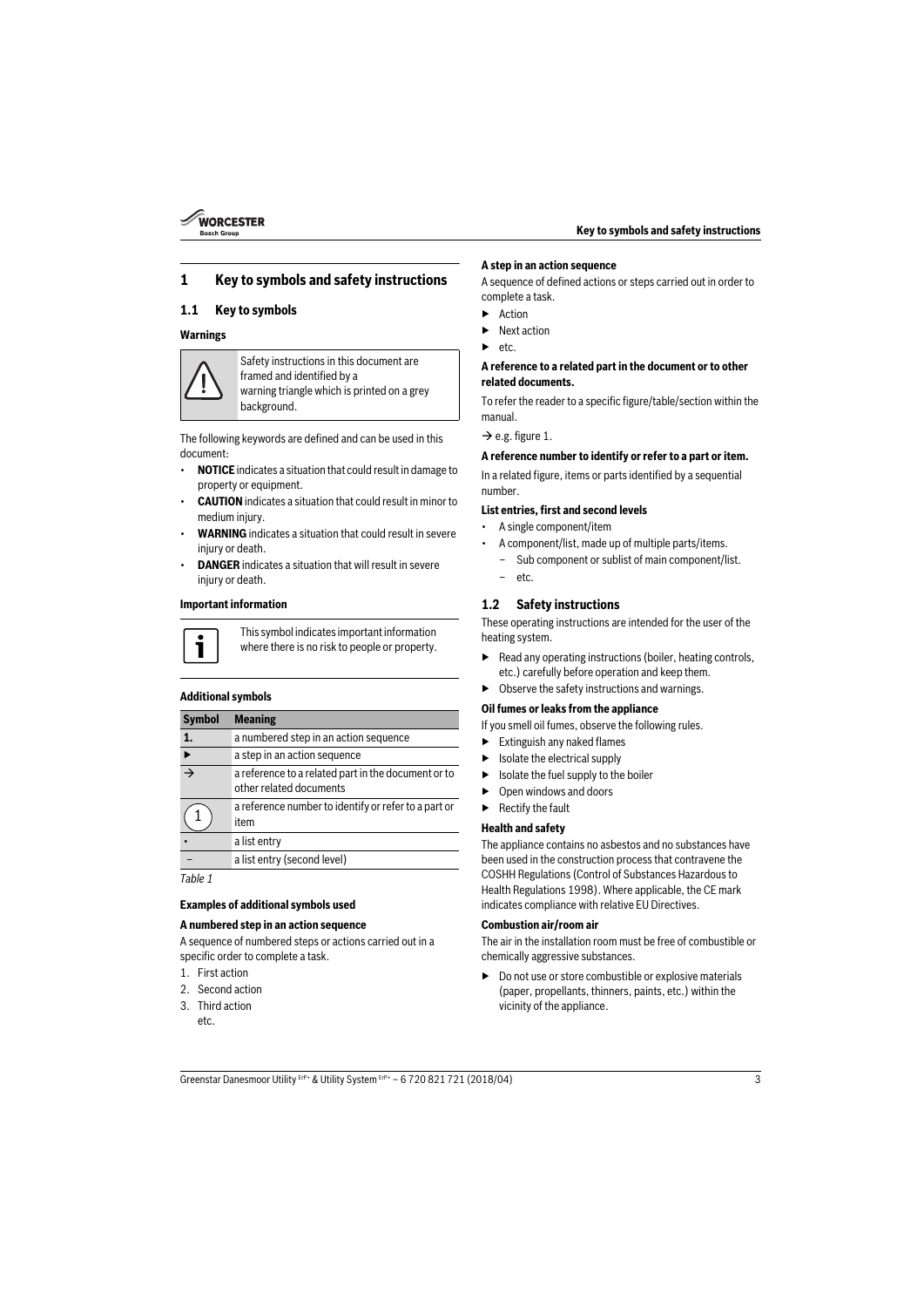# **Safety of electrical devices for domestic use and similar purposes:**

The following requirements apply in accordance with EN 60335-1 in order to prevent hazards from occurring when using electrical appliances:

"This appliance can be used by children of 8 years and older, as well as by people with reduced physical, sensory or mental capabilities or lacking in experience and knowledge, if they are supervised and have been given instruction in the safe use of the appliance and understand the resulting dangers. Children shall not play with the appliance. Cleaning and user maintenance must not be performed by children without supervision."

"If the power cable is damaged, it must be replaced by the manufacturer, its customer service department or a similarly qualified person, so that risks are avoided."

# **Intended use**

This appliance must only be used as a heat appliance in an open vented or sealed hot water heating system for domestic purposes.

Any misuse or unauthorised modifications to the appliance, flue or associated accessories and heating system will invalidate the guarantee.

• Do not modify the appliance or flue system in any way.

Worcester, Bosch Group accepts no liability arising from any such actions. This does not affect your statutory rights.

# <span id="page-3-0"></span>**2 General Information**

# <span id="page-3-1"></span>**2.1 Energy efficiency**

Energy efficiency information is given in the Installation, Commissioning and Servicing Instructions supplied with the appliance.

# <span id="page-3-2"></span>**2.2 Servicing**

The Service Checklist can be found at the rear of the boiler's installation instructions. It will be required in the event of any guarantee work and may be required by the local Building Control Inspector.

- $\blacktriangleright$  Have the boiler serviced regularly by a competent, OFTEC registered engineer.
- Ensure that the service engineer completes the Service Record, at the rear of the Installation, Commissioning and Servicing Instruction manual, after each service.
- Have any work carried out only by a competent, OFTEC registered engineer.
- $\blacktriangleright$  Always use original spares, to help maintain the efficiency, safety and reliability of the appliance.

# <span id="page-3-3"></span>**2.3 User caution**

It is forbidden for any interference with the appliance other than those actions allowed in this document.



#### **CAUTION:** Incorrect use

▶ Any incorrect use can result in danger to the householder.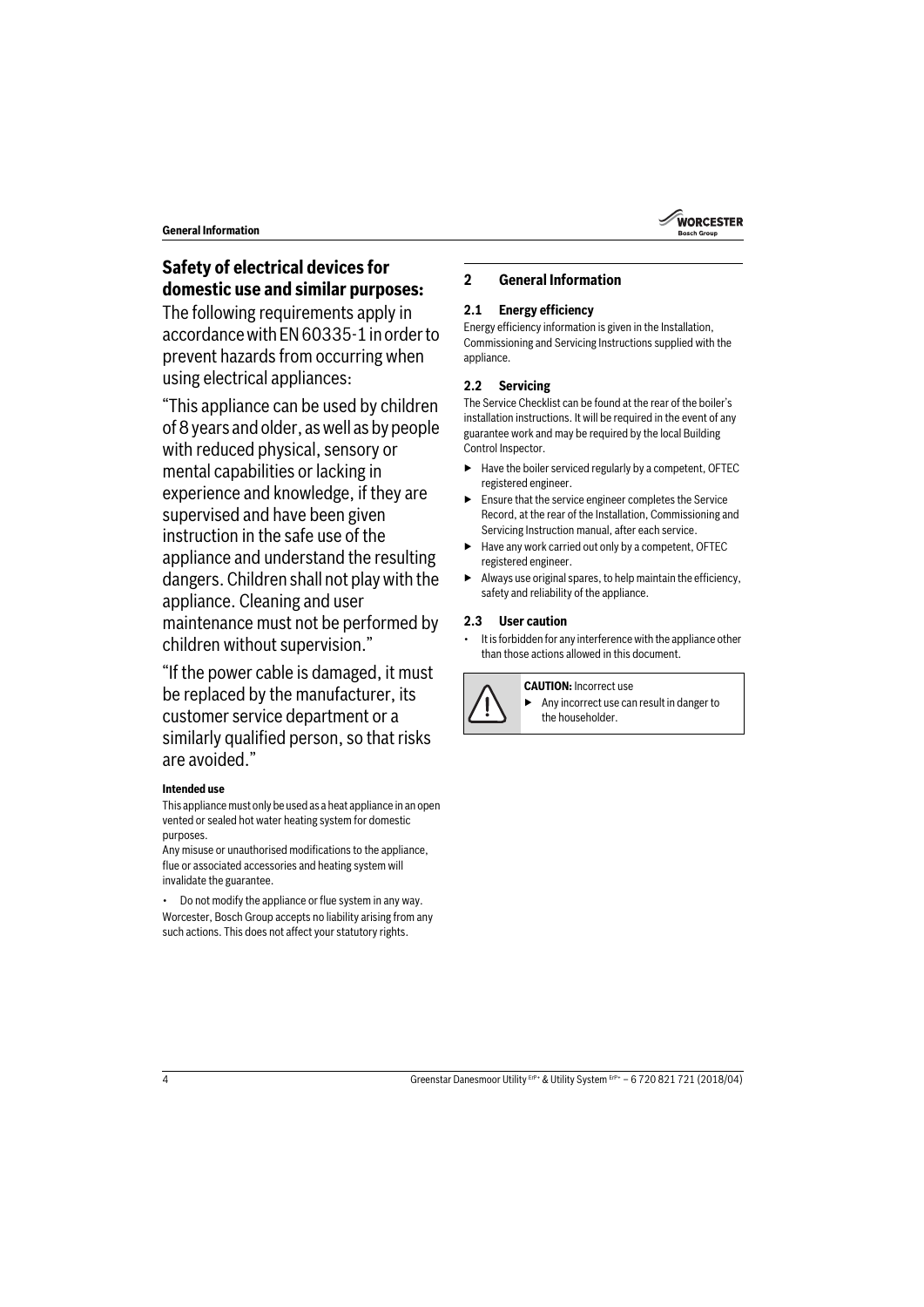

# <span id="page-4-0"></span>**3 Using your boiler**

Remove the front panel to gain access to the boiler controls and reset buttons.

- ▶ Grip the bottom of front panel and pull out to release ball catches.
- $\blacktriangleright$  Lift the panel off the top ledge (beneath the fascia) and remove from appliance.
- $\triangleright$  Store the front panel safely away from the working area.

# <span id="page-4-1"></span>**3.1 Controls**

- 1. Temperature control (behind front panel [5])
- 2. Reset button Flue overheat thermostat (behind front panel [5])
- 3. Control panel (behind front panel [5])
- 4. Reset button Boiler overheat thermostat (behind front panel [5])
- 5. Front panel
- 6. Lockout reset button on burner control box (behind front panel [5])

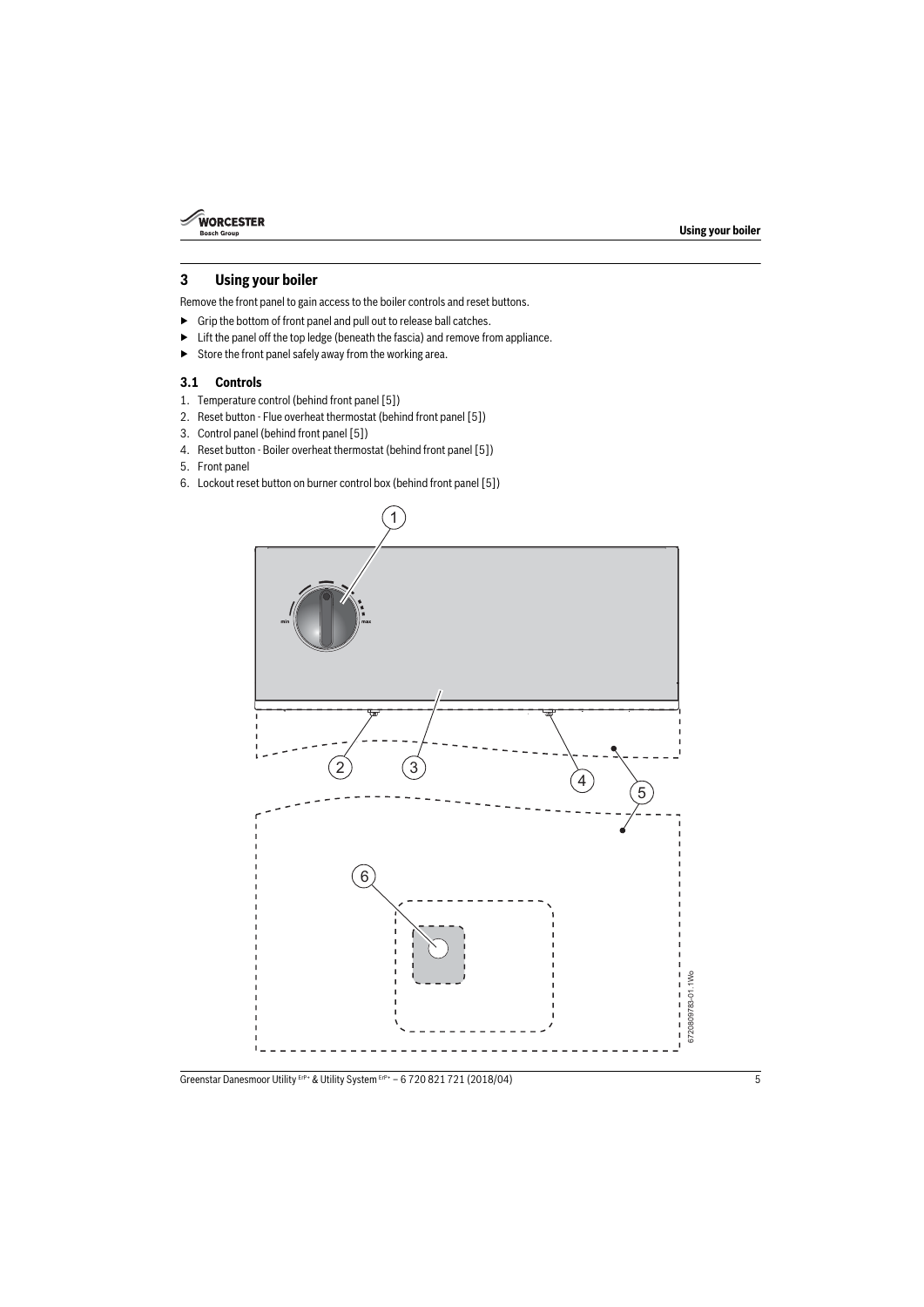## <span id="page-5-0"></span>**3.2 Operating the boiler**

### <span id="page-5-1"></span>**3.2.1 Switching the boiler on/off**

- ▶ Remove the front panel.
- $\triangleright$  To switch on the boiler; turn on the water, oil and electricity supply to the boiler.
- $\triangleright$  Check the programmer/timer is correctly configured and is set to ON.
- $\triangleright$  Set the room thermostat to the desired setting.
- $\triangleright$  Open and set thermostatic radiator valves as required.
- $\blacktriangleright$  Turn the boiler water temperature control to the required setting.
- $\triangleright$  To switch off the boiler; turn the programmer/timer to OFF for heating and hot water.

If the boiler is left unused and exposed to freezing conditions; shut off all the mains supplies, isolate the boiler and drain the system and boiler.

## <span id="page-5-2"></span>**3.2.2 Setting the heating temperature**

- $\blacktriangleright$  Turn the control clockwise to increase the water temperature.
- $\blacktriangleright$  Turn the control anti-clockwise to reduce the water temperature.





6720809783-02.1Wo

The minimum and maximum ranges of the temperature control positions are approximately 55°C to 81°C.

# <span id="page-5-3"></span>**3.2.3 Controlling the central heating**

 $\triangleright$  Set the programmer/timer to the correct time with the required ON/OFF periods.

**WORCESTER Rocch Croup** 

- ▶ Turn the room thermostat to the temperature required.
- ▶ Set the thermostatic radiator valves to achieve the required temperature for each room.

### <span id="page-5-4"></span>**3.2.4 Frost protection**

- Frost thermostats can be wired into the boiler.
- ▶ Frost protection should be fitted to the system where the system is most exposed and at risk of freezing.

No hot water or heating?

Refer to chapter 7 for fault condition guidance.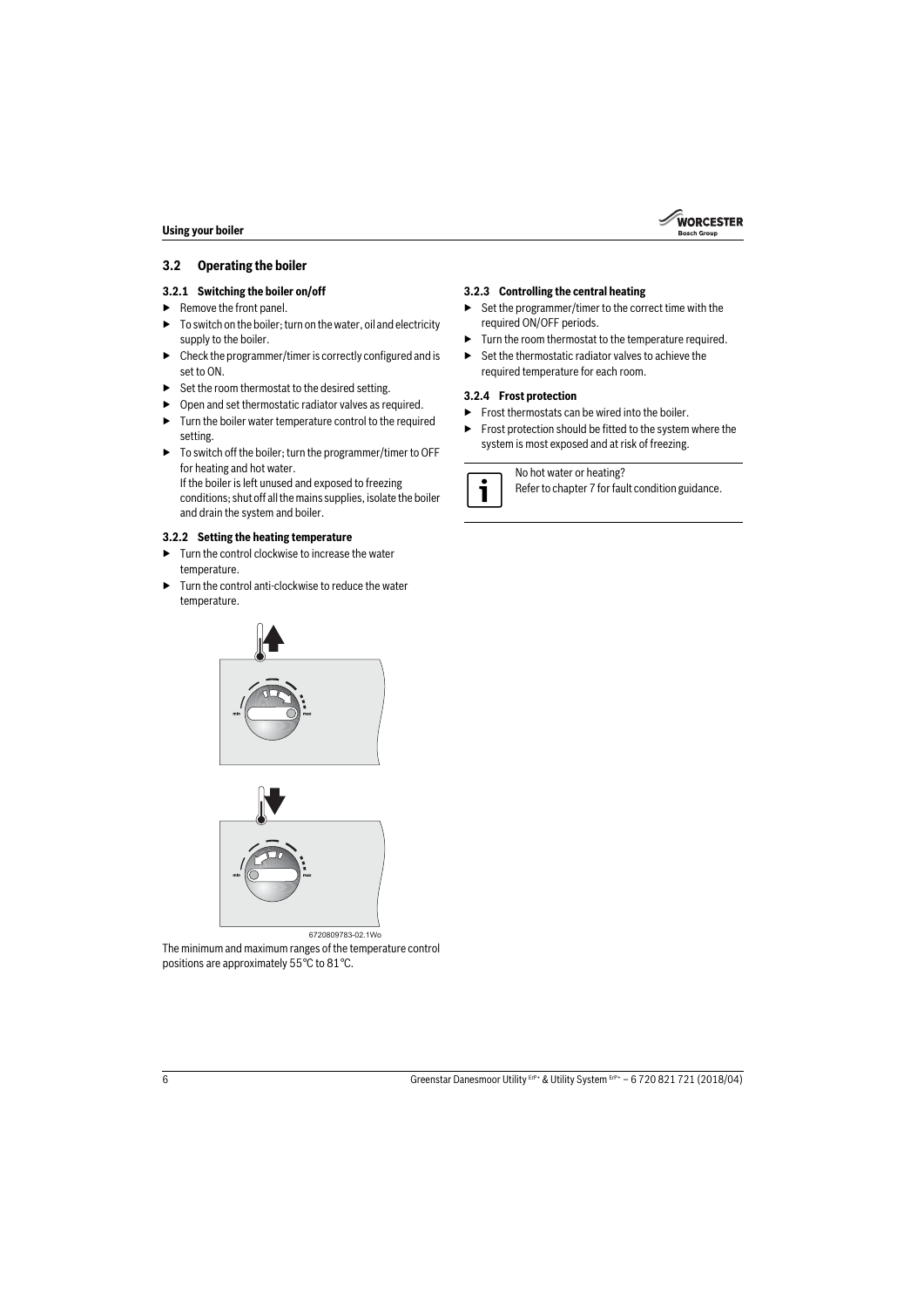

# <span id="page-6-0"></span>**4 Maintenance**

### <span id="page-6-1"></span>**4.1 Maintaining your boiler**

Your new boiler represents a long term investment in a reliable, high quality product.

In order to realise its maximum working life and to ensure it continues to operate at peak efficiency and performance, it is essential that servicing and maintenance checks are performed at least once a year by an OFTEC engineer or other suitably qualified person.

If you would like to know more about servicing options from Worcester, Bosch Group, please visit worcester-bosch.co.uk. Please tick the appropriate box on your warranty registration card for further details of the Worcester, Bosch Group Service Contract.

When your boiler requires servicing please contact a Worcester, Bosch Group contact centre (see the back cover for details).

In addition to the service contract we are pleased to offer a one -off annual service or breakdown call out for your boiler.

#### **Maintenance tips:**

- Regularly check the oil level in the tank
- Do not obstruct the flue outlet or the air inlet
- Regularly check the system pressure gauge [D], see the figure below and chapte[r 5](#page-7-0) for instructions on repressurisation of your system boiler.

# **Use in hard water areas**

In exceptionally hard water areas a device to prevent scale formation may be fitted. Installation of a scale inhibitor assembly should be in accordance with the requirements of the local water company.

An isolating valve should be fitted to allow for servicing.

## <span id="page-6-2"></span>**4.2 Servicing**

You must have the boiler regularly serviced by a competent, qualified OFTEC registered engineer using approved spares, to help maintain the economy, safety and reliability of the boiler. The boiler should be serviced once each year after installation unless the installation conditions and usage demand more frequent services.



Ensure that the service engineer completes the Service Record in the checklist after each service.

The completed checklist will be required in the event of any warranty work and may be required by the local Building Control Inspector.

The checklist and service interval record can be found at the rear of the Installation, Commissioning and Servicing Instructions.

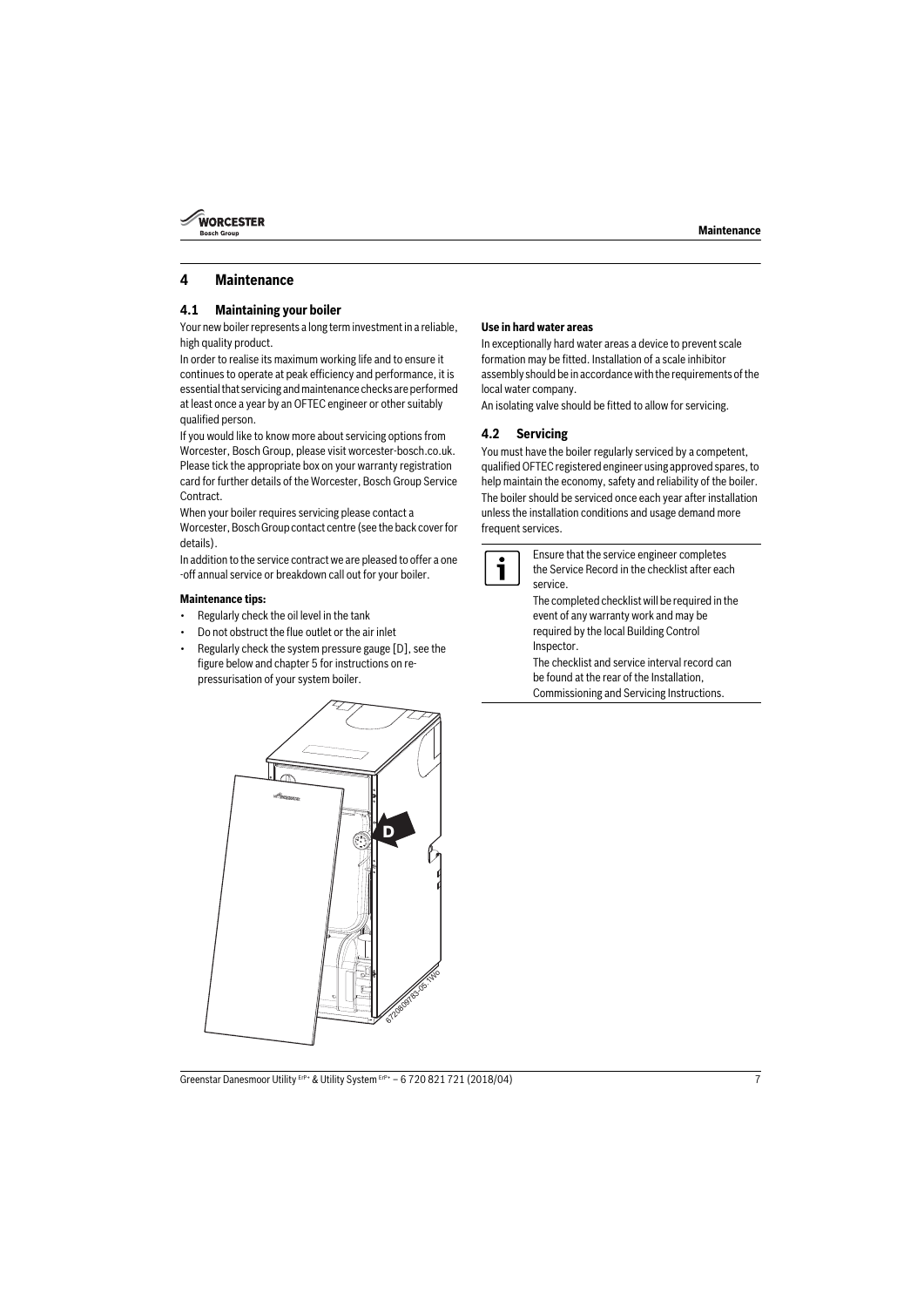

# <span id="page-7-0"></span>**5 External filling loop (sealed system only)**

This appliance is fitted to a sealed heating system which is pressurised. Your installer will advise you of the minimum and maximum pressure indicated on the pressure gauge.

- $\blacktriangleright$  Check regularly that the pressure is maintained.
- $\blacktriangleright$  If the pressure gauge reads less than 1 bar then the system requires re-charging.
	- Check for leaks on heating system (pipe work and radiator valves).
- ▶ Contact your installer or maintenance engineer if a permanent significant decrease or increase in pressure is indicated on the pressure gauge.
	- Constantly having to re-pressurising the heating system should be investigated as the concentration of inhibitor in the system will be reduced; this can result in corrosion within the heating system.

Once the external filling loop has been located, follow the instructions for re-pressurising the system.

- 1. Unscrew blanking cap.
- 2. Attach the hose to the valves, screw on hand-tight.
- 3. Turn the handle/screwdriver slot through 90° to open the valves.
- 4. The handle/screwdriver slot will be in-line with the valves



#### <span id="page-7-1"></span>*Fig. 1 External filling loop*

- 5. When the pressure reaches between the 1 and 1.5 bar marks (zone A), turn the handle/screwdriver slot back, through 90°, to close the valve.
- 6. The handle/screwdriver slot will be at 90° to the valves
- 7. Remove the hose and replace the blanking caps.

If the pressure gauge reads more than 1.5 bar as a result of over filling, bleed one radiator until the pressure gauge returns to between 1 and 1.5 bar.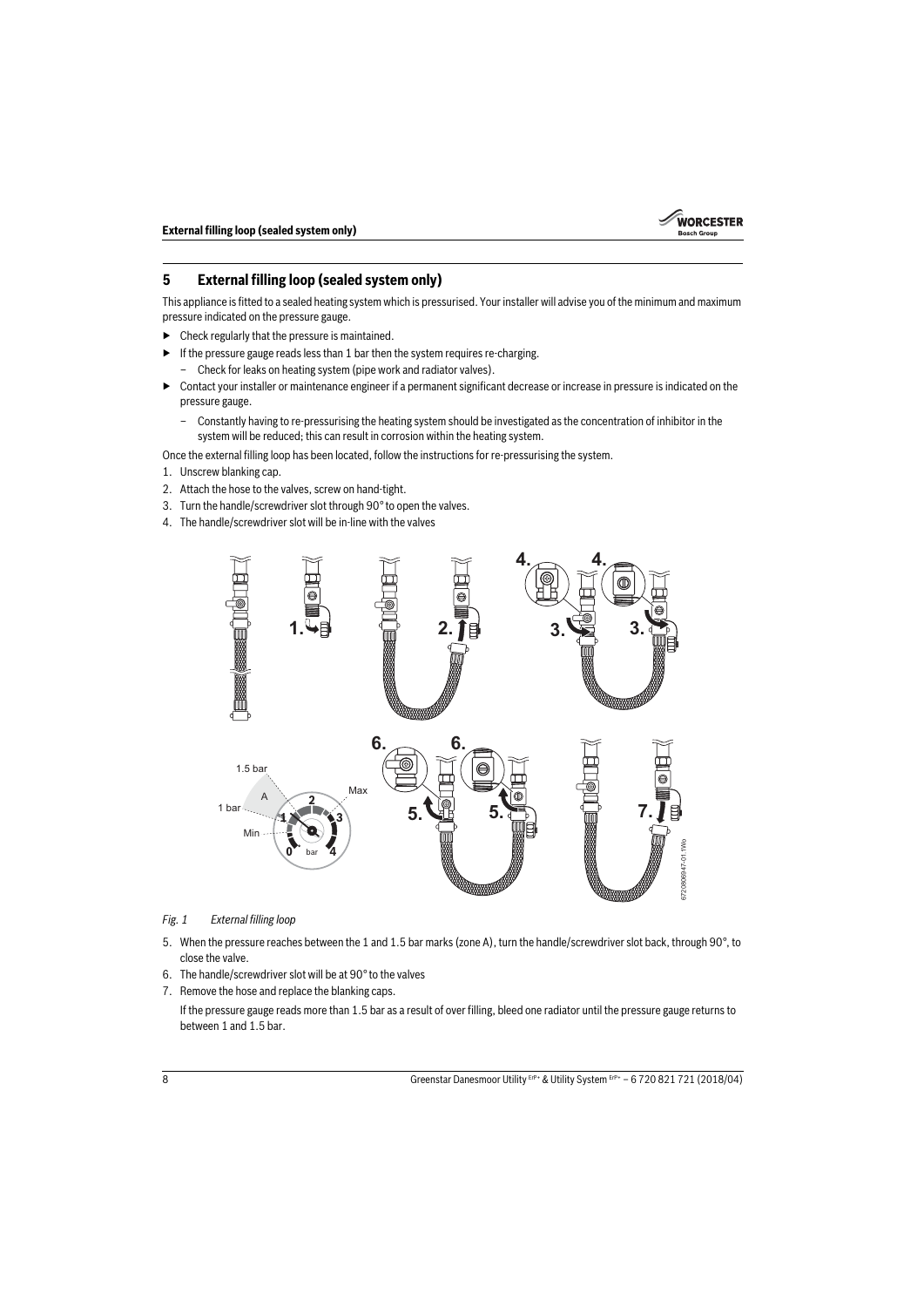

# <span id="page-8-0"></span>**6 General information**

### <span id="page-8-1"></span>**6.1 Ventilation information**

#### **Boiler location**

\*\* The boiler can be installed under a worktop as long as the following conditions are met:

- The worktop above the boiler is easily removable for maintenance.
- There is at least 10mm clearance above the boiler
- The front of the boiler is not enclosed.

#### **Ventilation**

Air vents must be functional at all times and the air supply must not be restricted or contaminated.

The boiler clearances must meet the minimum shown below for servicing and venting purposes.

\* If this clearance is less than 75mm the flue 'knock-out' panel sections must be removed to improve air circulation and cooling.

Do not place clothes or objects to hinder the air circulation required by the boiler.

#### <span id="page-8-2"></span>**6.2 Maintenance clearances**



Conventional flue boilers require an adequate supply of fresh air which must be delivered to the boiler for combustion purposes through a permanent inlet, such as an air brick, into the area where the boiler is situated.

If a cupboard or compartment which is to be used for storage or airing is built around the boiler after installation there must be a non-combustible partition around the boiler. Refer to the installation manual for minimum vent sizes.

### <span id="page-8-3"></span>**6.3 General notes**

To get the best from your boiler, read these instructions carefully.

#### **Central heating system**

During the first few hours of operation of the central heating system, check that all radiators are being heated at an even rate. If the top of a radiator is at a lower temperature than the bottom then it should be vented by releasing air through the venting screw at the top of the radiator. Ask your installer to show you how this is done. Repeated venting will reduce the quantity of water in the system and this must be replenished for safe and satisfactory operation of the boiler.

When excessive venting or water leaks are found in the system you must contact a service engineer to inspect the installation and rectify any fault.

Only use additives compatible with the boiler and system. Use of incompatible additives can cause damage and will invalidate the boiler guarantee.

#### **Condensate disposal**

This is a condensing boiler and the terminal will, at times give out a plume of water vapour. This is quite normal.

The boiler also produces quantities of condensate which is discharged regularly via a pipe to a disposal point.

This pipe must not be blocked or altered in any way.

#### **Clearances, see section [6.2](#page-8-2)**

Your installer will have provided adequate space around the boiler for safety and servicing access.

Do not restrict this space with the addition of cupboards, shelves etc. next to the boiler

#### **Room thermostat**

A room temperature controller must be fitted to control the central heating. Refer to instructions supplied with the thermostat for information on siting and setting.

#### **Thermostatic radiator valves**

It is recommended that this type of valve is fitted to all but one of the radiators (or at least those in the sleeping accommodation). The remaining radiator, which must be where the room thermostat is located, should be un-controlled and must be left open.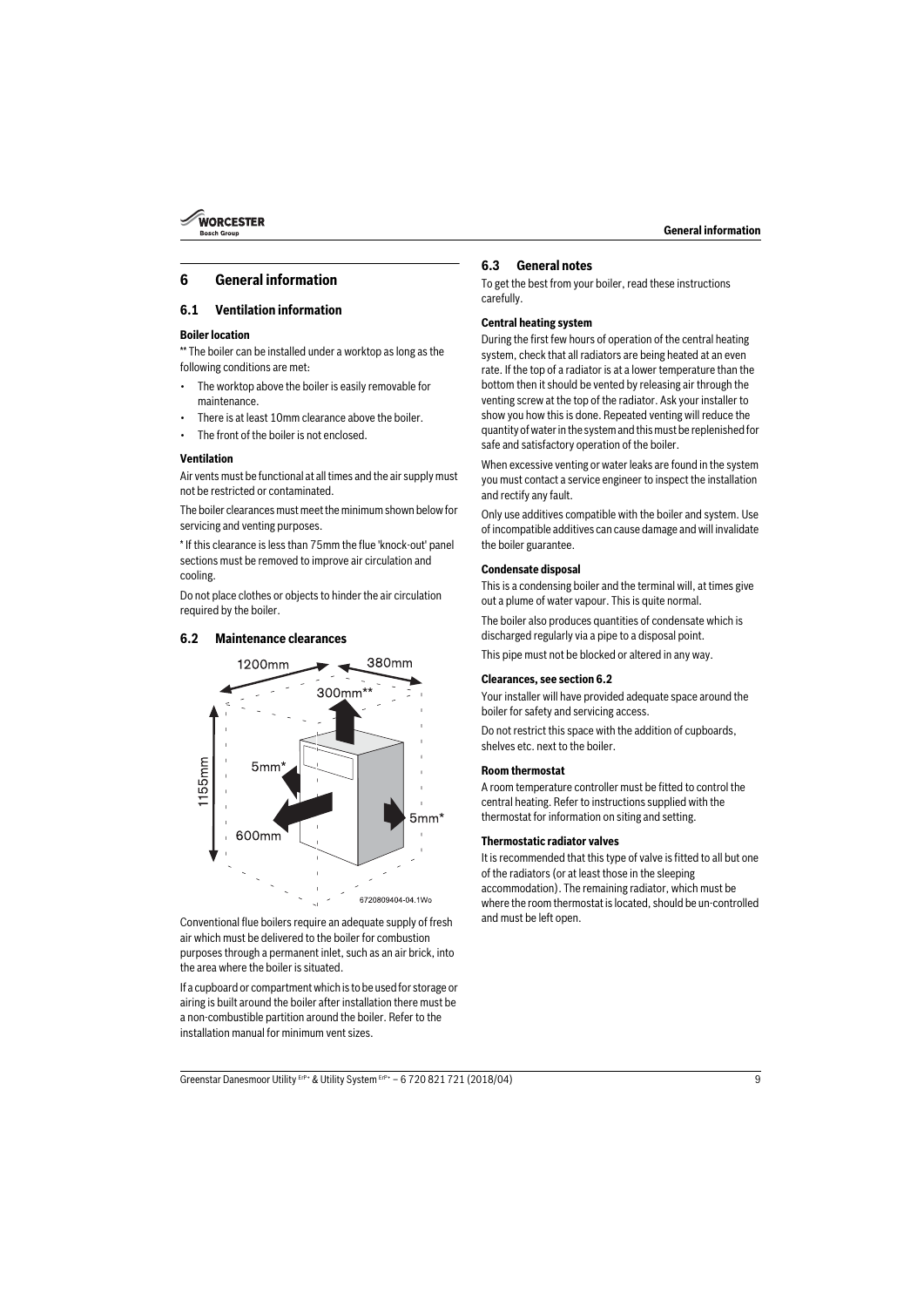

# <span id="page-9-0"></span>**7 Fault finding**

In the event that the appliance stops functioning or does not perform as expected, you can carry out a few simple checks. These checks are some of the most common causes and are listed in the table below. Should the problem persist, then it will be necessary to contact Worcester, Bosch Group.

| <b>Problem</b>                                | Cause                                                                 | Remedy                                                                                      |
|-----------------------------------------------|-----------------------------------------------------------------------|---------------------------------------------------------------------------------------------|
| Desired room<br>temperature is not<br>reached | Thermostatic radiator valve(s) set too low                            | Increase thermostatic radiator valve setting(s).<br>▶                                       |
|                                               | Temperature control for central heating flow on<br>boiler set too low | Increase central heating flow temperature<br>▶<br>control setting                           |
|                                               | Low temperature setting on the room thermostat                        | Increase settings on room thermostat<br>▶                                                   |
|                                               | Air trapped in heating system (System model)                          | Bleed radiators and re-pressurise the heating<br>▶<br>system                                |
|                                               | Low system water pressure (System model)                              | Re-pressurise the system, refer to page 8<br>▶                                              |
| Desired room<br>temperature is too<br>high    | Thermostatic radiator valve(s) are set too high                       | Turn down thermostatic radiator valves/room<br>thermostat                                   |
|                                               | Room thermostat is set too high                                       | Reduce the thermostat setting<br>▶                                                          |
|                                               |                                                                       | Reduce central heating temperature by turning<br>down the Central Heating control on boiler |
| Heating stays on for<br>too long              | Clock is incorrectly set                                              | Check setting and adjust<br>▶                                                               |
| Hot water<br>temperature too low              | Temperature set too low on cylinder thermostat<br>control.            | Check setting and adjust<br>▶                                                               |
|                                               | Air trapped in heating system (System model)                          | Bleed radiators and re-pressurise the heating<br>system                                     |
|                                               | Low system water pressure (System model)                              | Re-pressurise the system, refer to page 8<br>▶                                              |
| Hot water<br>temperature too high             | Temperature set too high on cylinder thermostat<br>control.           | Check setting and adjust<br>▶                                                               |
| System pressure low                           | Leak within the heating system                                        | Check system for obvious leaks.<br>▶                                                        |

*Table 2 Fault finding*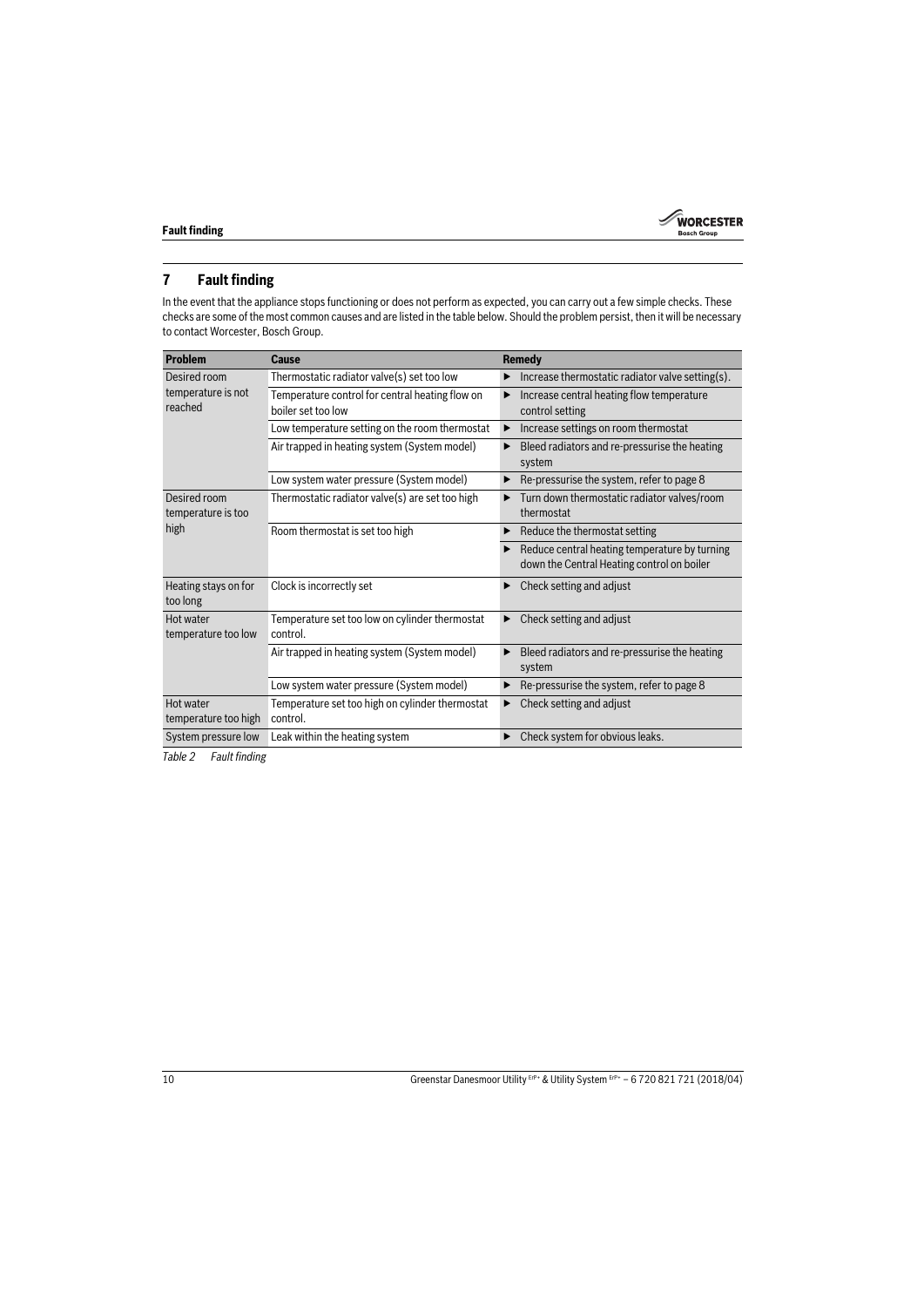

### <span id="page-10-0"></span>**7.1 Fault conditions**

#### **Normal operation**

- 1. **Lockout indicator/reset button light [A] OFF:**
- $\blacktriangleright$  The burner will cycle on and off under the control of the programmer/timer and the thermostats.

#### **Lockout indicator light**

- 2. **Lockout indicator/reset button light [A] ON, boiler not firing:**
- $\blacktriangleright$  Check the oil level in the oil storage tank.
- ▶ Press the reset button [A]. The boiler should fire.
- ▶ If no response, wait 2 minutes press the reset button [A] again.
- $\blacktriangleright$  If the lockout indicator/reset button light [A] stays on, do not attempt further resets. Contact your service engineer for advice.
- 3. **Lockout indicator/reset button light [A] OFF, boiler not ON, no heating/hot water**
- $\blacktriangleright$  Ensure there is a power supply to the boiler.
- $\triangleright$  Check the programmer is set to ON for heating.
- $\blacktriangleright$  Check the setting of the room thermostat, boiler temperature control/tank thermostat.
- ▶ Press reset buttons [B and C].
- $\blacktriangleright$  If the demand light stays off contact your service engineer for advice.

#### **To access the reset buttons**

- $\blacktriangleright$  Pull front panel off boiler to release ball stud connections.
- Reset buttons and lockout indicator positions shown opposite.
- $\blacktriangleright$  To replace front panel, locate ball studs in their connectors and push. Apply pressure to the edges of the panel only to avoid possible damage.





#### **ACCESSING RESET BUTTONS:**

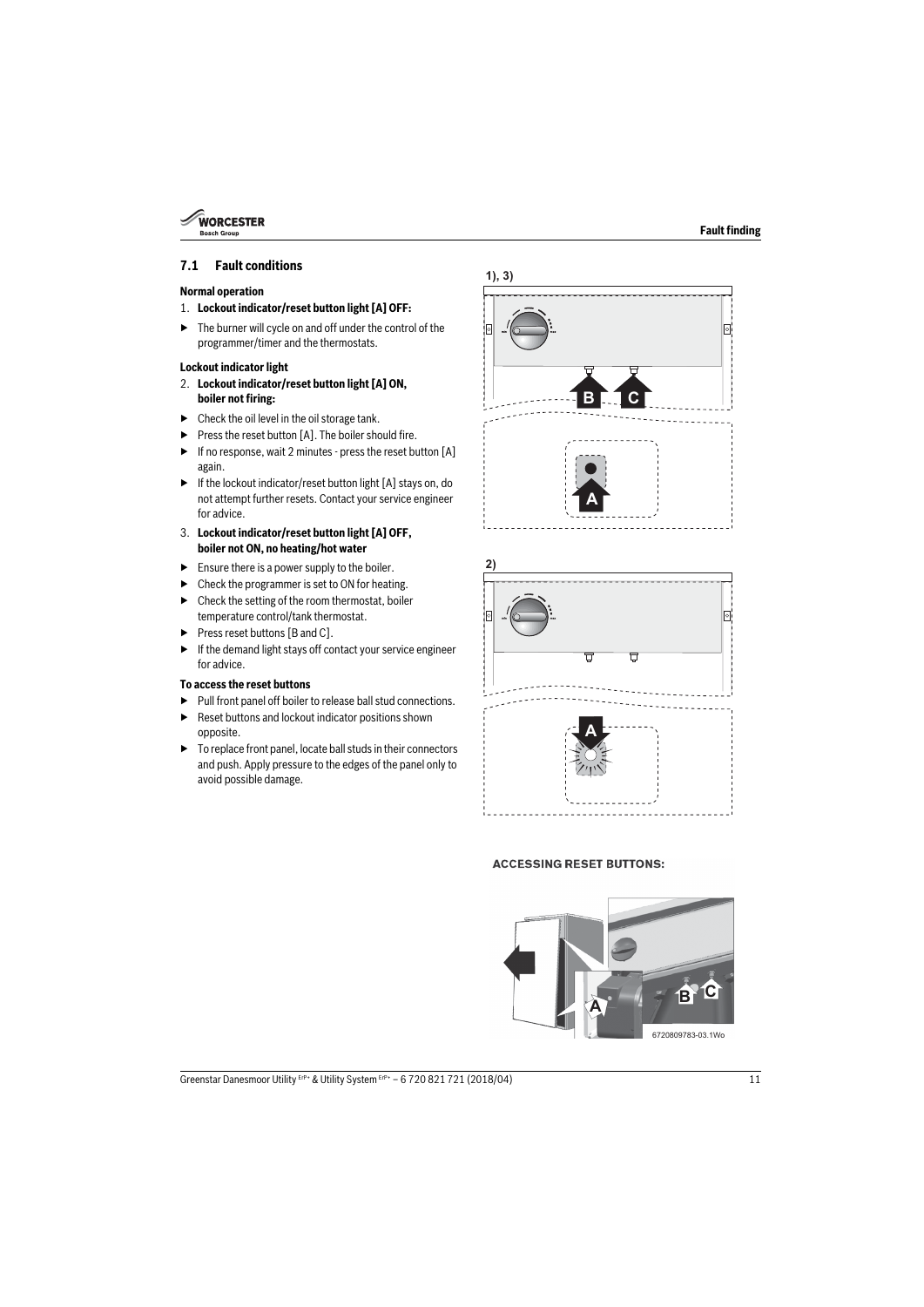

# <span id="page-11-0"></span>**8 Fault or Breakdown**

This boiler is supported in mainland UK by Worcester, Bosch Group, part of Bosch Thermotechnology Ltd.

Specialist service engineers are available to attend a breakdown occurring on this appliance.



Invoices for attendance and repair work carried out on this appliance by any third party will not be accepted.

- No charge will be made for parts and/or labour providing: An appliance fault is found and the appliance is within the guarantee period. Reasonable evidence of this must be supplied on request. i.e. the Benchmark Checklist.
- A call-out charge will be made where:
	- The appliance is outside the guarantee period.
	- Evidence cannot be provided that the first year service inspection has been carried out (i.e. an entry in the Benchmark Checklist).
	- Our Field Service Engineer finds no fault with the appliance.
	- The cause of breakdown is misuse or with other parts of your plumbing/heating system, or with equipment not supplied by Worcester, Bosch Group.
	- Before calling the help line check the central heating system pressure. If the pressure is low then check for obvious leaks around the heating system; repair before the system is re-pressurised.

For further support refer to the trouble shooting tool on the website.

#### **If the boiler fails to give complete satisfaction, please check the following points before calling for a service engineer:**

- 1. Oil level in the tank
- 2. Power to the boiler
- 3. All control settings

#### **Technical support**



#### **No appliance fault is found on over 30% of all service calls.**

In the case of a suspected fault, refer to the fault finding section of this guide.

In the event of a appliance fault or breakdown please contact Worcester, Bosch Group appointments team on 0330 123 9339.

Your advisor will arrange for an engineer to call with the minimum of delay; under normal circumstances this will be from 1 - 3 working days (excluding weekends and bank holidays) for priority breakdown situations (no hot water and/ or heating).

#### **Boiler data label**

The data label can be found inside the boiler on the condensate trap bracket on the right hand side.

To access first remove the front panel:

- ▶ Pull bottom of front panel to release lugs.
- $\blacktriangleright$  Lift panel off top ledge (beneath the fascia) and remove from appliance.

To replace front panel:

- $\blacktriangleright$  Hang the front panel on the top ledge.
- $\triangleright$  Gently push the panel at the base (from the edges so as not to damage the panel) until the panel clips into place.

(You can record this information on the inside back cover of this manual.)

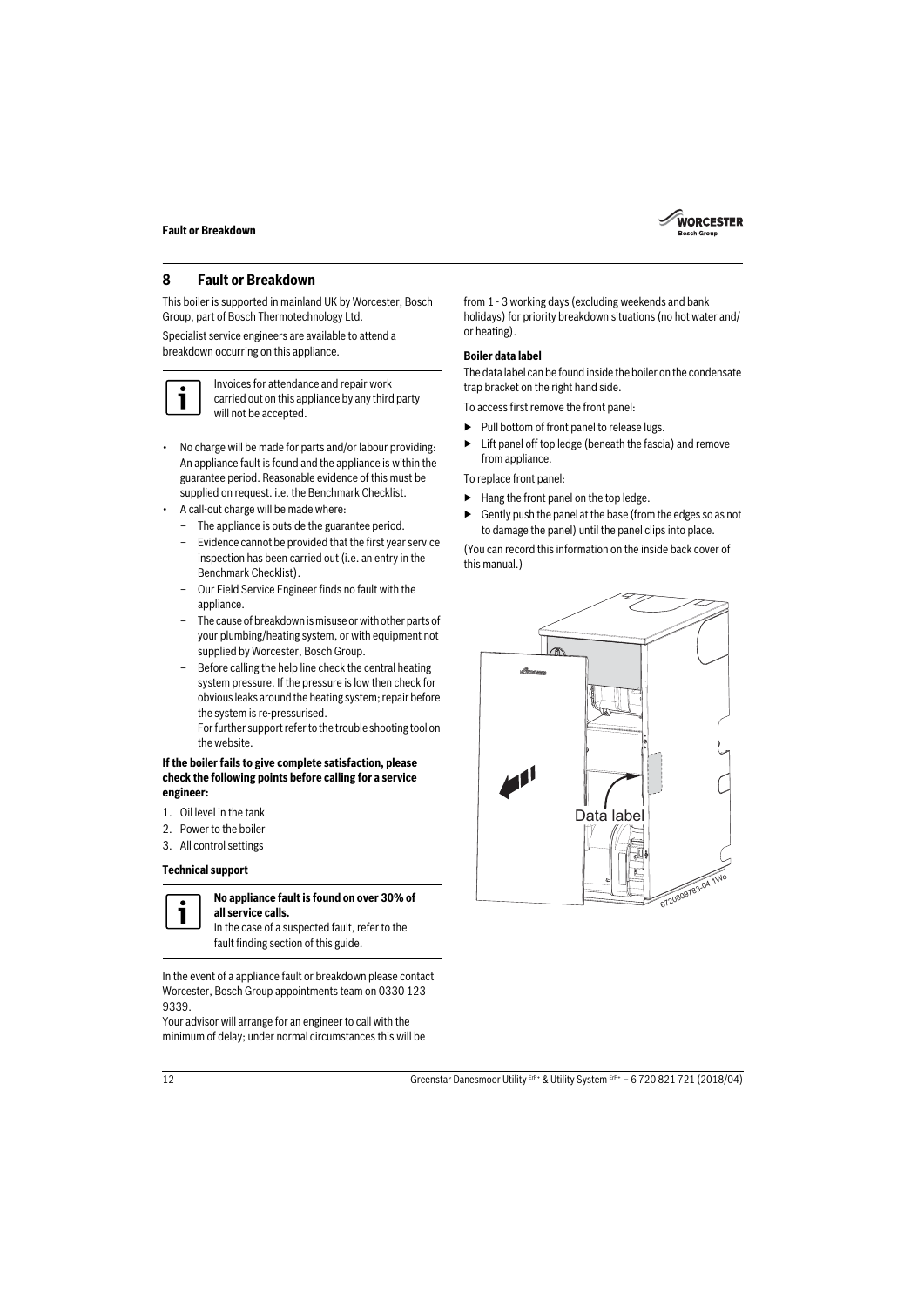

# <span id="page-12-0"></span>**9 Energy saving**

# <span id="page-12-1"></span>**9.1 Tips on energy saving**

# **Room thermostats**

Reducing the setting of the room thermostat by 1°C can reduce fuel consumption by up to 10%.

# **New control systems**

Upgrade your heating control system with the latest equipment available. The minimum level of control for a heating system is a programmer, interlocking room thermostat and thermostatic radiator valves.

# **Radiators**

More often than not radiators will be sited underneath a window, so the warm air from the radiator heats the colder incoming air from the window.

The performance of the radiator will be affected if the curtains are allowed to drape over the radiator or shelves are fitted above it.

The positioning of furniture and tables in front of the radiator should also be avoided.

It is advisable to manually adjust all radiator valves every 2-3 months to prevent them from sticking. It is also important that the plastic tops of all valves are always in position and not cracked or damaged to help prevent accidents. Care should be taken when vacuum cleaning carpets to avoid damage to valves and pipework.

The heating system and the outputs of the radiators have been carefully selected by your installer. The temperature obtainable in any given room is dependent on all radiators being operated at the same time. If you decide to turn off radiators in unused rooms, spare bedrooms etc., you may experience slightly lower room temperatures in rooms adjacent to unheated rooms.

## **Heating economically**

The boiler is designed to provide a high level of comfort while keeping oil consumption and the resulting environmental effect as low as possible.

The central heating control on the boiler should be set as low as possible while still maintaining a comfortable room temperature.

The temperature of each room can be set individually using the thermostatic radiator valves (except the primary room with the room thermostat).

# **Roof insulation**

Around 30% of the heat loss from a property is through the roof. Replace any old insulation with new insulation, preferably to a minimum thickness of 200mm.

# **Window frames**

Single glazed windows, particularly those with steel frames, can lose a great deal of heat.

Consideration should be given to replacement with PVCu or wooden framed double glazed units.

#### **Curtains**

Lined curtains, or heavier full length curtains can provide excellent insulation. However, always ensure that the curtains do not drape over radiators.

#### **Draughts**

Try to ensure that draughts around doors, windows, letter boxes and keyholes etc. are reduced by using a suitable draught excluder.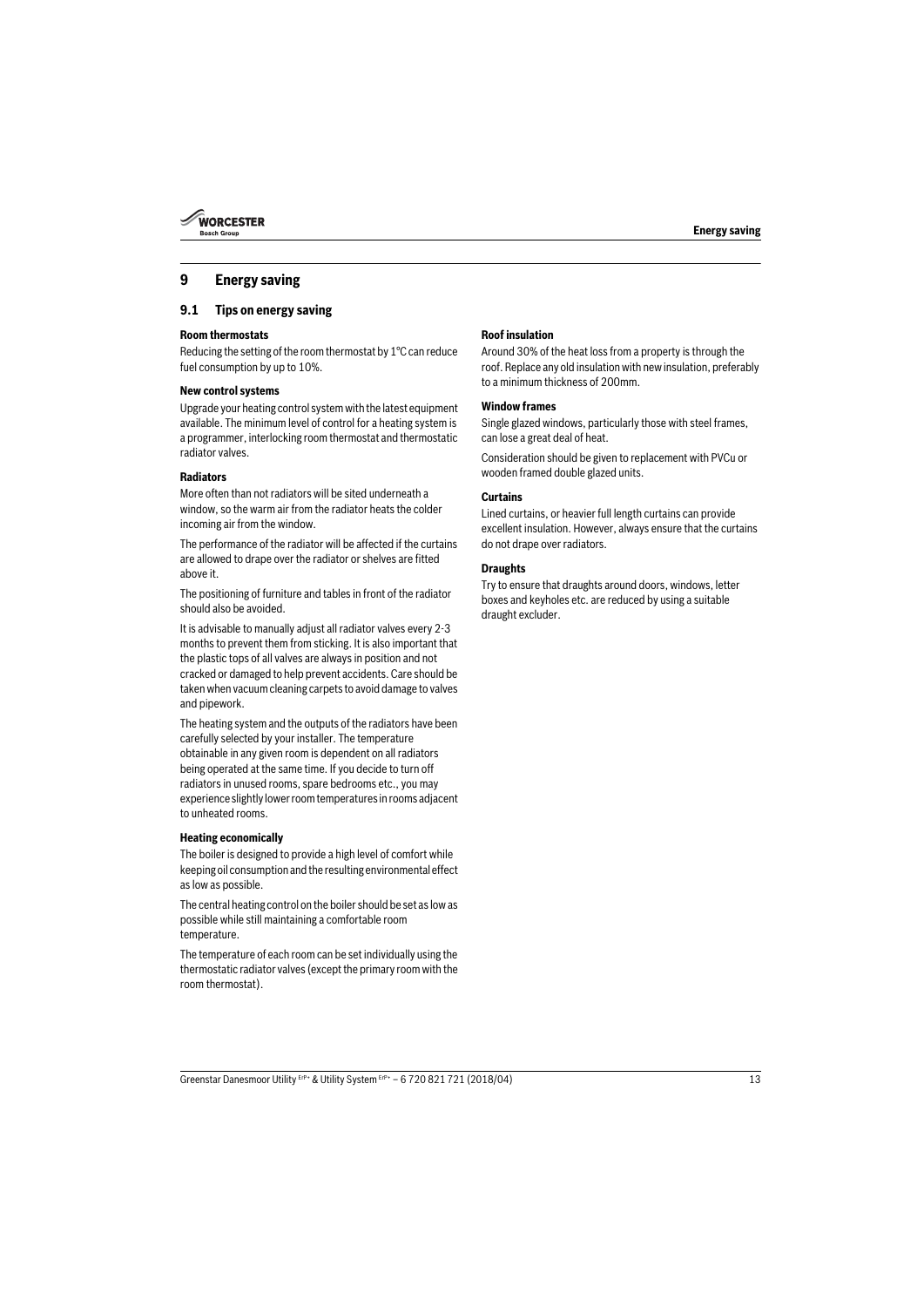

# <span id="page-13-0"></span>**10 Your guarantee**

This appliance has a guarantee against faulty materials or workmanship from the date of installation subject to the following terms and conditions:

- During the period of this guarantee any components of the appliance which are proven to be faulty or defective in manufacture will be exchanged or repaired free of charge by Bosch Thermotechnology Ltd.
- The householder may be asked to prove the date of installation, that the appliance was correctly commissioned and, where appropriate, the first year's service has been carried out to the satisfaction of Bosch Thermotechnology Ltd., when requested. These should be documented as a part of the Benchmark Checklist.
- The appliance has been used only for the normal domestic purposes for which it was designed.

This guarantee does not affect your statutory rights.

#### **Guarantee registration**

Your Greenstar appliance carries a guarantee against faulty material or manufacturer subject to Terms and Conditions. To read the full Terms & Conditions please visit us on-line at www.worcester-bosch.co.uk/guarantee. The Guarantee Registration form is available on this same page and can be completed and submitted electronically.

Alternatively, please telephone one of our Guarantee Registration advisors on 0330 123 2552.

Your statutory rights are not affected by the manufacturers guarantee.

| For you records:        |                                               |  |
|-------------------------|-----------------------------------------------|--|
| Model                   |                                               |  |
| Serial number*          |                                               |  |
| Type/size               |                                               |  |
| Date of<br>installation |                                               |  |
| Installer details       |                                               |  |
|                         |                                               |  |
|                         |                                               |  |
|                         |                                               |  |
|                         |                                               |  |
| r*1                     | Defects the holler detailed inside the cosing |  |

 $\mathbb{P}$  Refer to the boiler data label inside the casing

## <span id="page-13-1"></span>**11 Environment/disposal**

Environmental protection is a fundamental corporate strategy of the Bosch Group.

The quality of our products, their economy and environmental safety are all of equal importance to us and all environmental protection legislation and regulations are strictly observed. We use the best possible technology and materials for protecting the environment taking account of economic considerations.

### **Packaging**

We participate in the recycling programmes of the countries in which our products are sold to ensure optimum recycling. All of our packaging materials are environmentally compatible and can be recycled.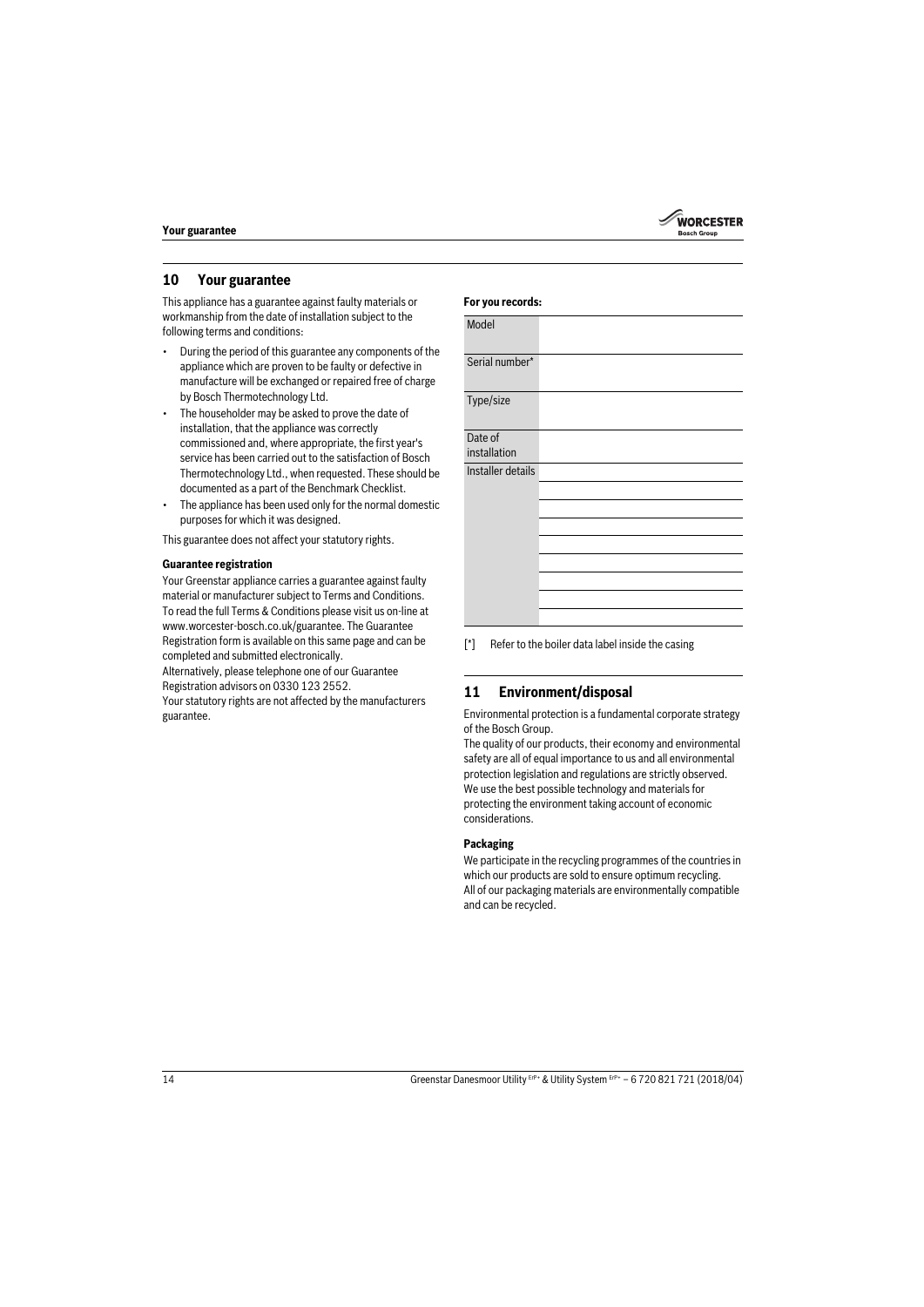

# **Notes**